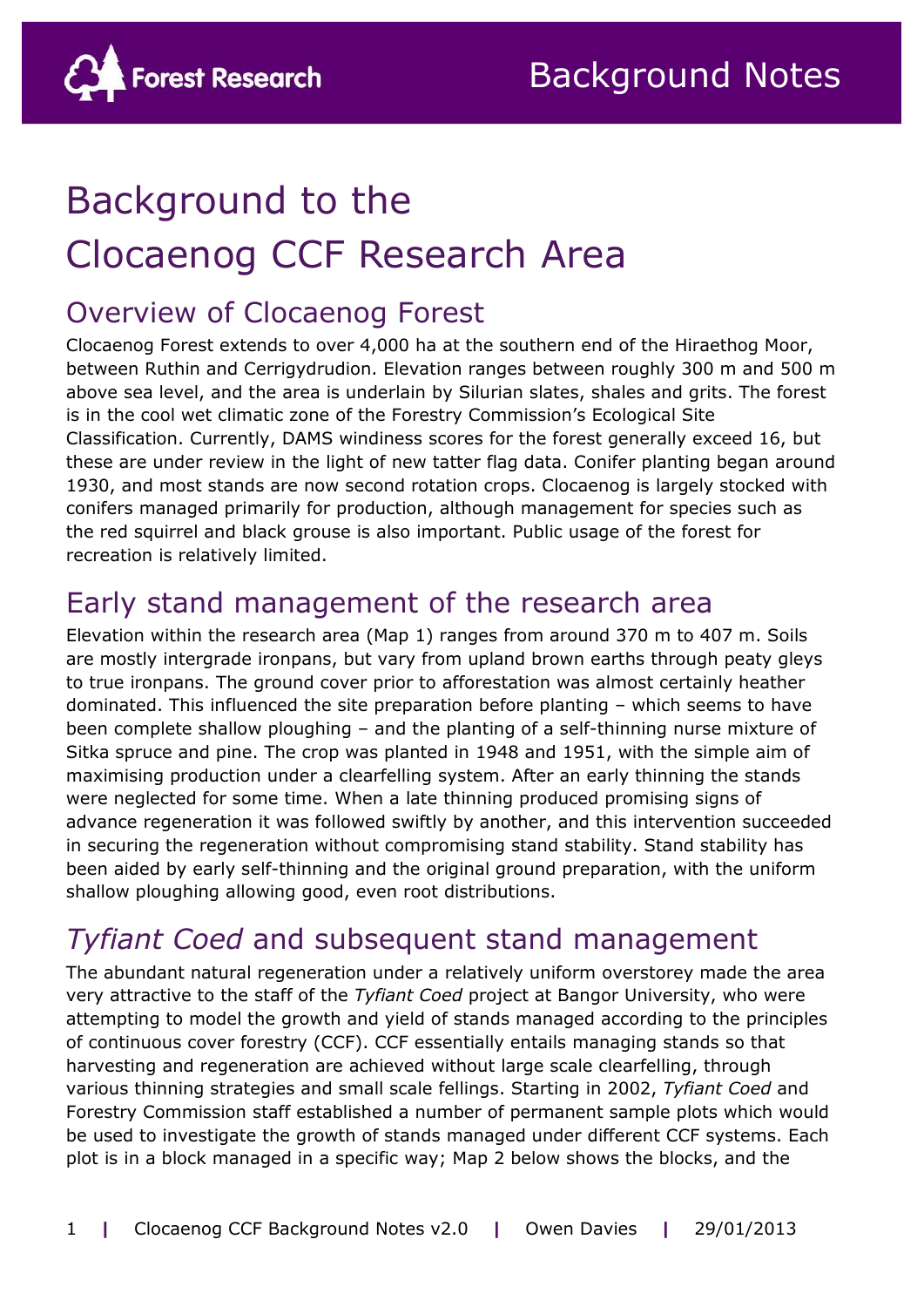following text describes the approach to thinning and felling in each. In addition to these interventions in the overstorey, research in the understorey has included underplanting and respacing of advance regeneration.

**Block 1** contains a control area in which no interventions in the overstorey or understorey have occurred since the research area was established. This serves as a comparison with the effects of the other treatments on the growth and survival of trees and seedlings. Outside the control area, block 1 is being managed as a uniform shelterwood as in blocks 4 and 5.

**Block 2**, in which regeneration is more advanced than in blocks 4 and 5, is being managed as an irregular shelterwood, with thinning varying in intensity to release particularly well developed areas of regeneration. Regeneration has been respaced.

**Block 3** is a combination of a group shelterwood and a strip shelterwood. Distinctive cones of regeneration originally formed in pockets of windthrow are being encouraged to widen by the gradual removal of surrounding trees. At the same time, very heavy thinnings on the eastern edge of the stand, sheltered from prevailing winds, are being used to encourage more regeneration in strips. As each strip fills with regeneration, the remaining overstorey trees will be removed and another strip will be cut immediately to the west.

**Blocks 4 and 5** are both being managed as uniform shelterwoods, thinned evenly to a low enough basal area to allow seedlings to establish in the understorey. In block 4 the natural regeneration has been respaced. In block 5, natural regeneration was cleared with a flail and an underplanting experiment was established.

Transformation to CCF has begun late in the life of the crops in these stands – which would ordinarily have been clearfelled by now – following the success of delayed thinnings. Ideally, thinnings with a view towards transformation would have taken place regularly from the outset. Thinnings according to the stand treatments described above were carried out in 2004 and 2009 with a target residual basal area of 25 m² per ha, which is considered low enough to maintain the growth of Sitka spruce advance regeneration. Thinning was regulated by selecting frame trees – well spaced trees of good form, vigour and wind stability – and crown thinning to remove their competitors. Frame trees have been marked with white paint bands. In research plots, trees to be removed were marked with paint spots; outside the plots, trees to be removed were selected by the harvester operator. So far all felling has been by harvester and all extraction has been by forwarder. A network of permanent extraction racks, reinforced in some places with stone, is vital to ensure access to all parts of stands and to prevent ground damage. Harvester head visibility is an issue in dense regeneration, but so far damage to regeneration has been minimal.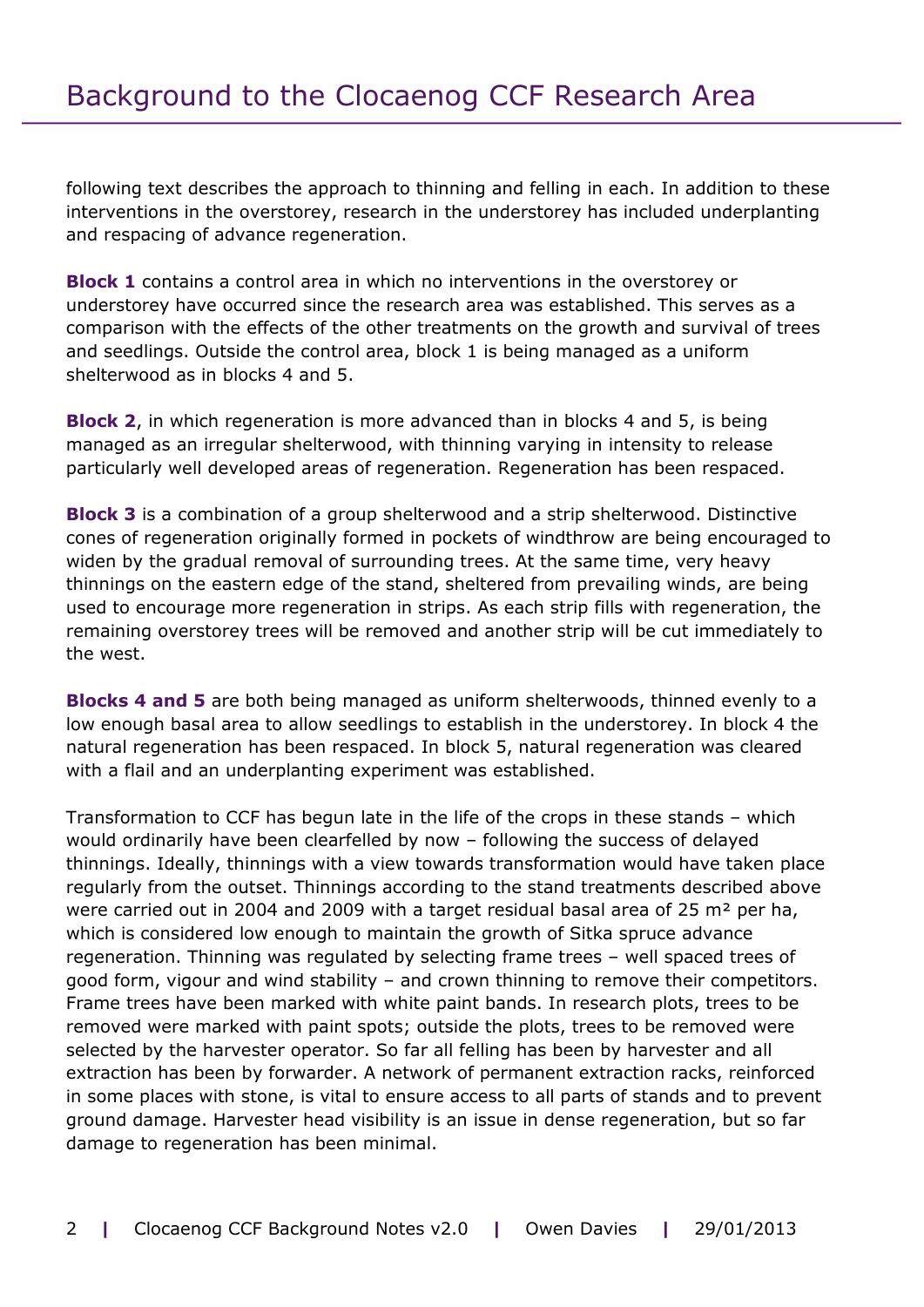#### Map 1

Location of the CCF research area within Clocaenog Forest.



Reproduced from Ordnance Survey map data by permission of Ordnance Survey, © Crown copyright.